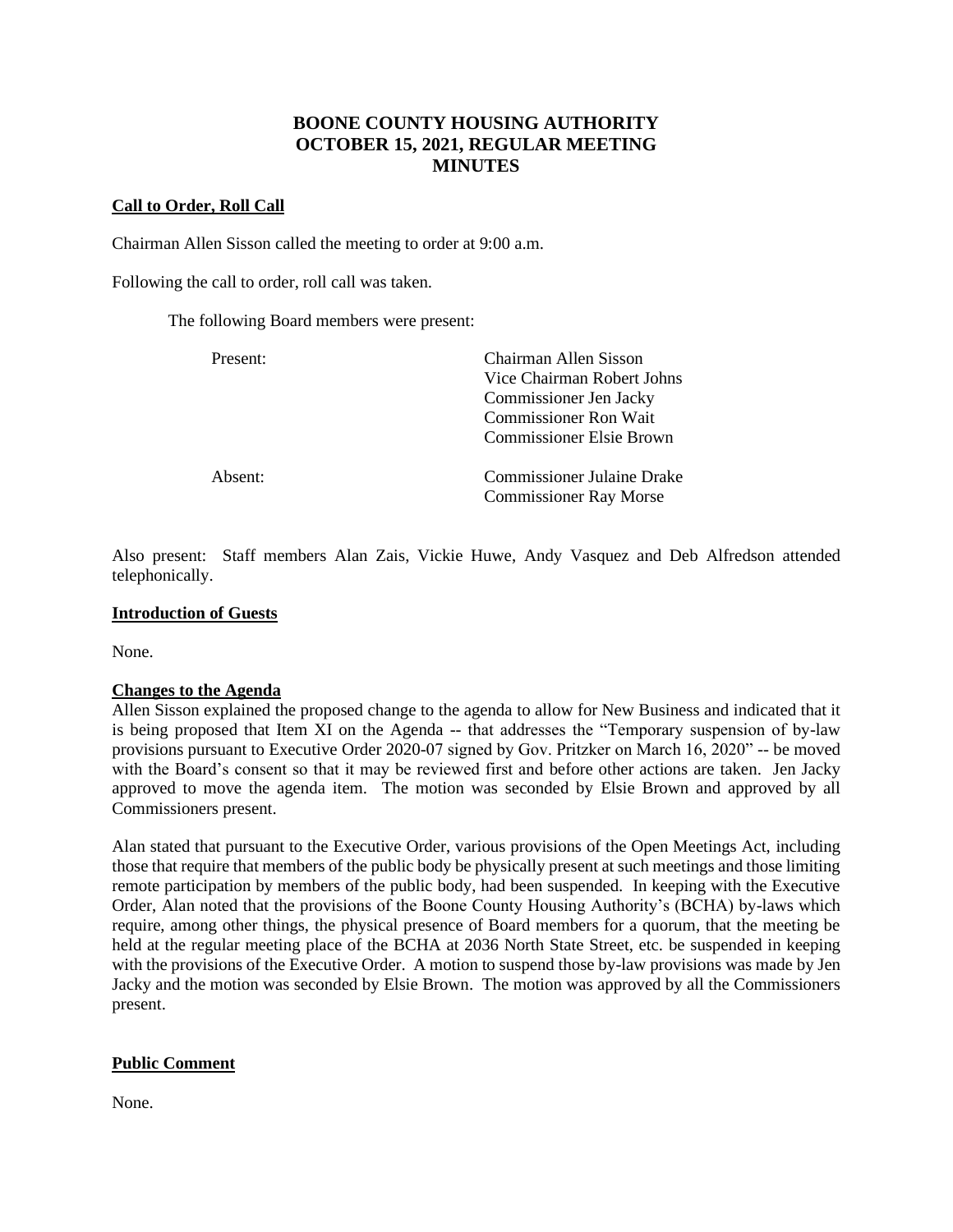#### **Public Hearing of the Civil Rights Certification**

Ron Wait moved to open the public hearing at 9:04 am. The motion was seconded by Elsie Brown and approved by all commissioners present.

Alan Zais said that the housing authority is required to submit an annual Civil Rights Certification that must be made available for public hearing and comment. Alan said that the HUD waivers waived this requirement for 2021, but that the HUD Portfolio Manager for BCHA had requested it be done. Alan said it was a simple document to prepare and so he provided it for approval to the board at the 08/19/21 regular board meeting to meet the HUD submission request. The Public Hearing was set for the regular 09/17/21 board meeting so that the notice could be published for 45 calendar days for the public. Alan said that the housing authority had not received any comments and that no one from the public was in attendance.

Ron Wait moved to close the public hearing at 9:05 am. The motion was seconded by Jen Jacky and approved by all commissioners present.

### **Executive Director Report**

Alan Zais noted that he had provided a written report to the board and that he had nothing further to add and unless there were questions from the board.

### **Resolution No. 21 R 18, "Resolution Approving the Minutes of the September 17, 2021 Regular Meeting of the Board of Commissioners"**

Elsie Brown moved to approve Resolution No. 21 R 18. The motion was seconded by Jen Jacky and approved by all commissioners present.

#### **Financial Report**

Vickie said that the 09/2021 financials were in the board packet. She said that the housing authority was not yet out of the negative of administrative fee by the end of the fiscal year, but it would be in about two to three months. Allen about how much would it be each month, and Vickie said only around \$1,100, that only about \$3,000 to \$4,000 was left and it was very close to having been complete for the fiscal year.

Elsie Brown moved to accept the financial report. The motion was seconded by Ron Wait and approved by all commissioners present.

#### **Old Business**

None.

#### **New Business**

None.

#### **Commissioner Comments**

None.